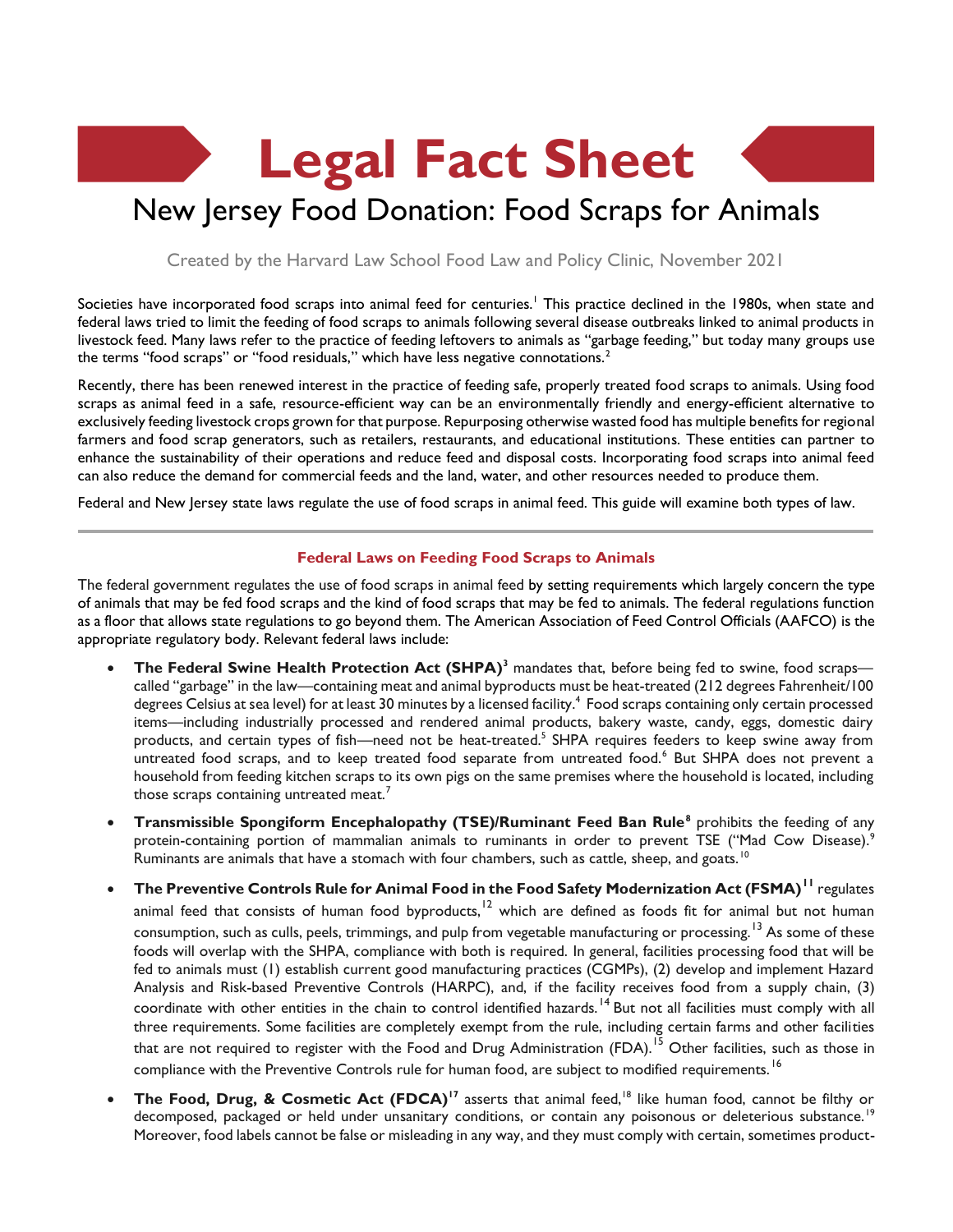specific, requirements.<sup>20</sup> In general, an animal feed label must include the common or usual name(s) of the animal feed<sup>21</sup> and the name and place of the feed manufacturer, packer, or distributor.<sup>22</sup>

*Example Scenario: I own a small microbrewery. What practices should I follow when distributing byproducts from by business as animal feed?*

*A: Breweries produce spent grain, brewery mash, fruit or vegetable peels, and liquid whey as byproducts. They commonly distribute these scraps as animal feed. Because the grains, mashes, and fruit byproducts are not derived from meat or animal products, they do not fall under the other SHPA or the Ruminant Feed Ban Rule. Liquid whey would be regulated under SHPA as a domestic dairy product, however, SHPA exempts domestic dairy from heat-treating and licensing requirements. Under the Preventive Controls rule, brewers must (1) comply with the human food processing CGMPs, (2) refrain from processing the brewing byproducts, and (3) follow those specified CGMPs for preventing physical and chemical contamination when holding and distributing brewing byproducts.<sup>23</sup>*

#### **New Jersey Law on Feeding Food Scraps to Animals**

New Jersey requires the heat treatment of all food scraps, both animal and vegetable —defined as "putrescible animal and vegetable wastes resulting from the handling, preparation, cooking and consumption of foods, including animal carcasses"<sup>24</sup> prior to using them in animal feed.<sup>25</sup> In addition, any "garbage-feeding hog farm" must obtain an annual license from the New Jersey Department of Agriculture.<sup>26</sup> Any individual or facility that violates the rules regarding heat-treatment and licensure will be fined up to \$100 for the first penalty and \$200 for each subsequent penalty,<sup>27</sup> and may have their license revoked or suspended.<sup>28</sup> Individuals feeding household garbage to their own swine are exempt from these rules.<sup>29</sup>

Further, under New Jersey law, dairy products must be pasteurized—meaning they have undergone sufficient heat treatment—before they may be fed to farm animals.<sup>30</sup> Any individual or facility that violates the pasteurization rule will be fined up to \$50 for the first offense and up to \$100 for each subsequent offense. <sup>31</sup>

Farmers and animal feed producers must also follow all applicable federal laws laid out above, in addition to these New Jersey-specific requirements.

## **Preventing Liability**

Donating food to feed animals is not covered under the federal Bill Emerson Good Samaritan Act. Thus, businesses that donate food to feed animals are not protected from liability under federal law. Similarly, New Jersey has no laws that provide liability protection for donating food scraps to feed animals.

# **Conclusion**

Feeding food scraps to animals has many economic and environmental benefits when done responsibly and in conformity with state and federal law. Federal and state law both allow feeding food scraps to animals. Those interested in feeding food scraps to animals in New Jersey should be sure to pasteurize dairy products before feeding them to any animals, not feed any mammalian protein-containing portion of mammals to any ruminants, and should take food scraps to a licensed facility to be heat-treated prior to feeding them to swine, unless such food scraps will be fed to their own household swine. Individuals or businesses interested in the practice can learn more by consulting the New Jersey Department of Agriculture.

<sup>1</sup> *See* TRISTRAM STUART, *WASTE: UNCOVERING THE GLOBAL FOOD SCANDAL* 243–44 (First American Edition 2009).

 $^2$  Food residuals refer to food disposals (including plate waste and food preparation disposals), as well as foods containing certain processed items, including processed and rendered animal products, human food byproducts, which are defined as foods fit for animal but not human consumption, and waste from the brewing and distillation industries such as brewer's grains or distillery byproducts.

<sup>3</sup> 7 U.S.C. § 3801 et seq.; 9 C.F.R. § pt. 166.

<sup>4</sup> 7 U.S.C. § 3803(b); 9 C.F.R. §§ 166.2, 166.7.

<sup>5</sup> 9 C.F.R. §§ 166.1, 166.2.

<sup>6</sup> *See e.g.,* 9 C.F.R. §§ 166.3(a), 166.4(a).

<sup>7</sup> 9 C.F.R. § 166.1.

<sup>8</sup> 21 C.F.R. §§ 589.1, 589.2000.

<sup>9</sup> 21 C.F.R. § 589.2000.

<sup>10</sup> 21 C.F.R. § 589.2000.